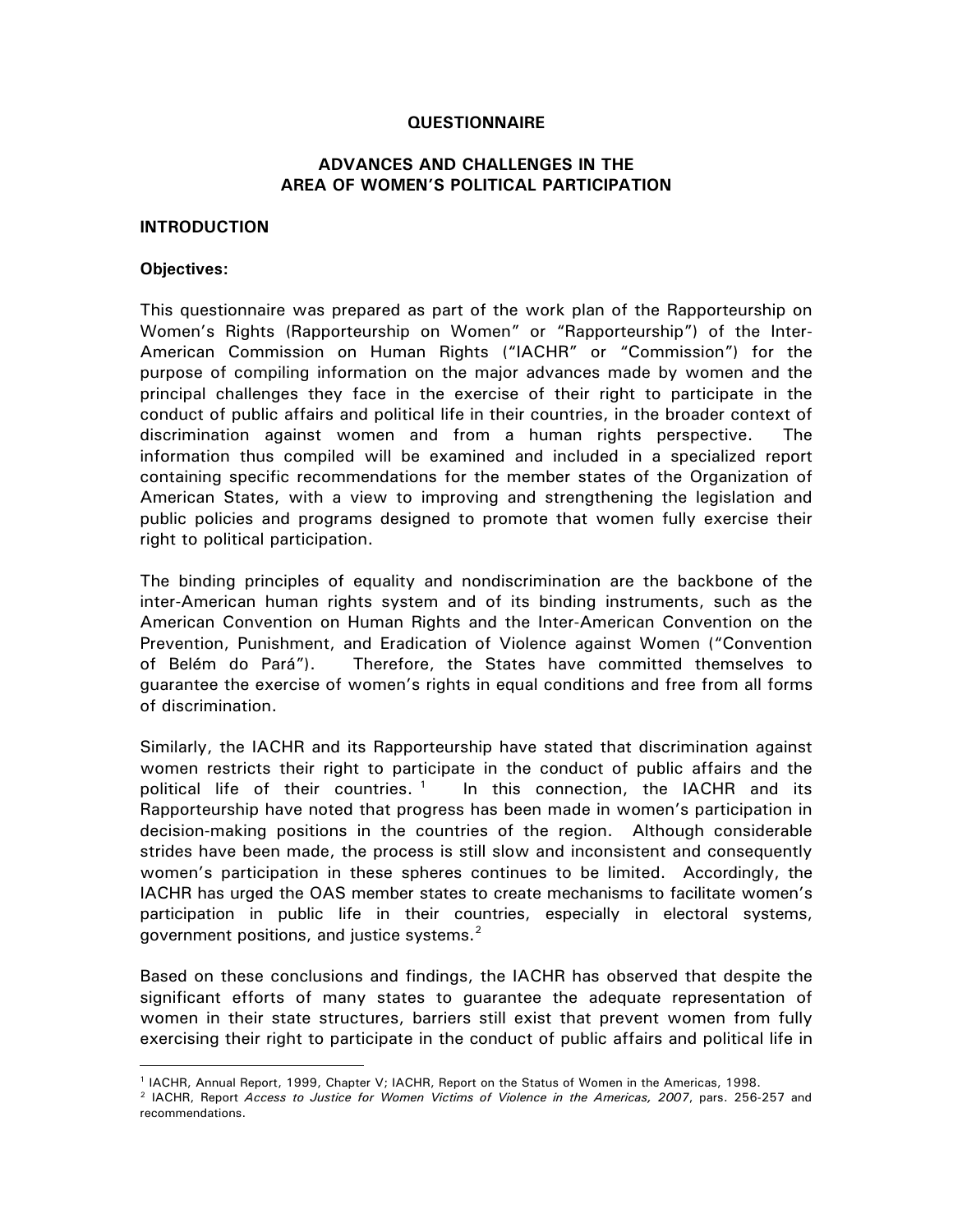their countries, in particular obstacles to access decision-making positions, restrictions on effective performance and professional advancement in civil service posts, the prevalence of discriminatory sociocultural patterns at all levels of government, and problems related to the design and implementation of special affirmative-action measures.

Replies to this questionnaire should be transmitted to the following address by April 11, 2009:

Inter-American Commission on Human Rights Organization of American States 1889 F Street, N.W. Washington, DC 20006 [cidhoea@oas.org](mailto:cidhoea@oas.org)

### *Information requested:*

This questionnaire seeks to obtain quantitative and qualitative information on the problem of discrimination against women, especially on their right to participate in the conduct of public affairs and political life in their countries. You are therefore encouraged to submit reports and assessments on the subject, graphs, statistics and budget information, among others. You are also encouraged to provide information that includes data on the situation at the national and local levels in urban and rural areas. From federal countries, we request information from all states and provinces. We invite you to submit information on the specific situation of women belonging to groups particularly vulnerable to violence and discrimination as women of African descent, indigenous peoples, children and seniors, among others.

This questionnaire defines **discrimination against women** as any distinction, exclusion, or restriction made on the basis of sex which has the effect or purpose of impairing or nullifying the recognition, enjoyment, or exercise by women, irrespective of their marital status, on a basis of equality of men and women, of human rights and fundamental freedoms in the political, economic, social, cultural, civil, or any other field. (Convention on the Elimination of All Forms of Discrimination against Women, Article 1.)

The right to **political participation** is defined as the right of women, on an equal footing with men, to take part in the conduct of public affairs, directly or through freely chosen representatives; to vote and to be elected in genuine periodic elections, which shall be by universal and equal suffrage and by secret ballot; to participate in the formulation of government policy and the implementation thereof; and to perform all public functions in their countries. (American Convention on Human Rights, Article 23, American Declaration on the Rights and Duties of Man, Article XX and Convention on the Elimination of All Forms of Discrimination against Women, Article 7).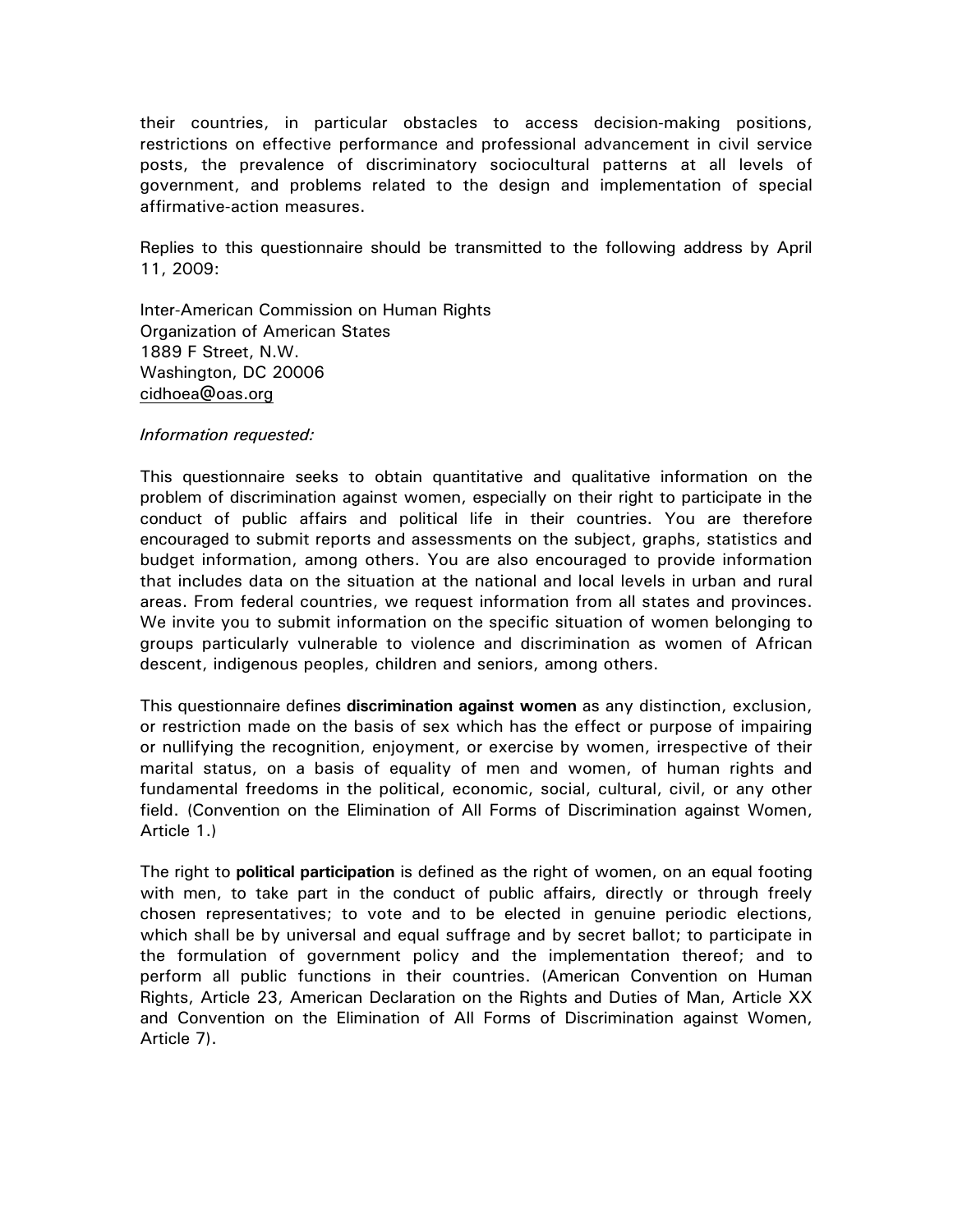The questionnaire is divided into two sections:

- 1. The first is intended to compile information in the general framework of legislation, national plans, and policies and programs designed to encourage the elimination of all different forms of discrimination against women; and
- 2. The second is intended to gather information on the problem of discrimination against women in the exercise of their right to take part in the conduct of public affairs and political life in their countries.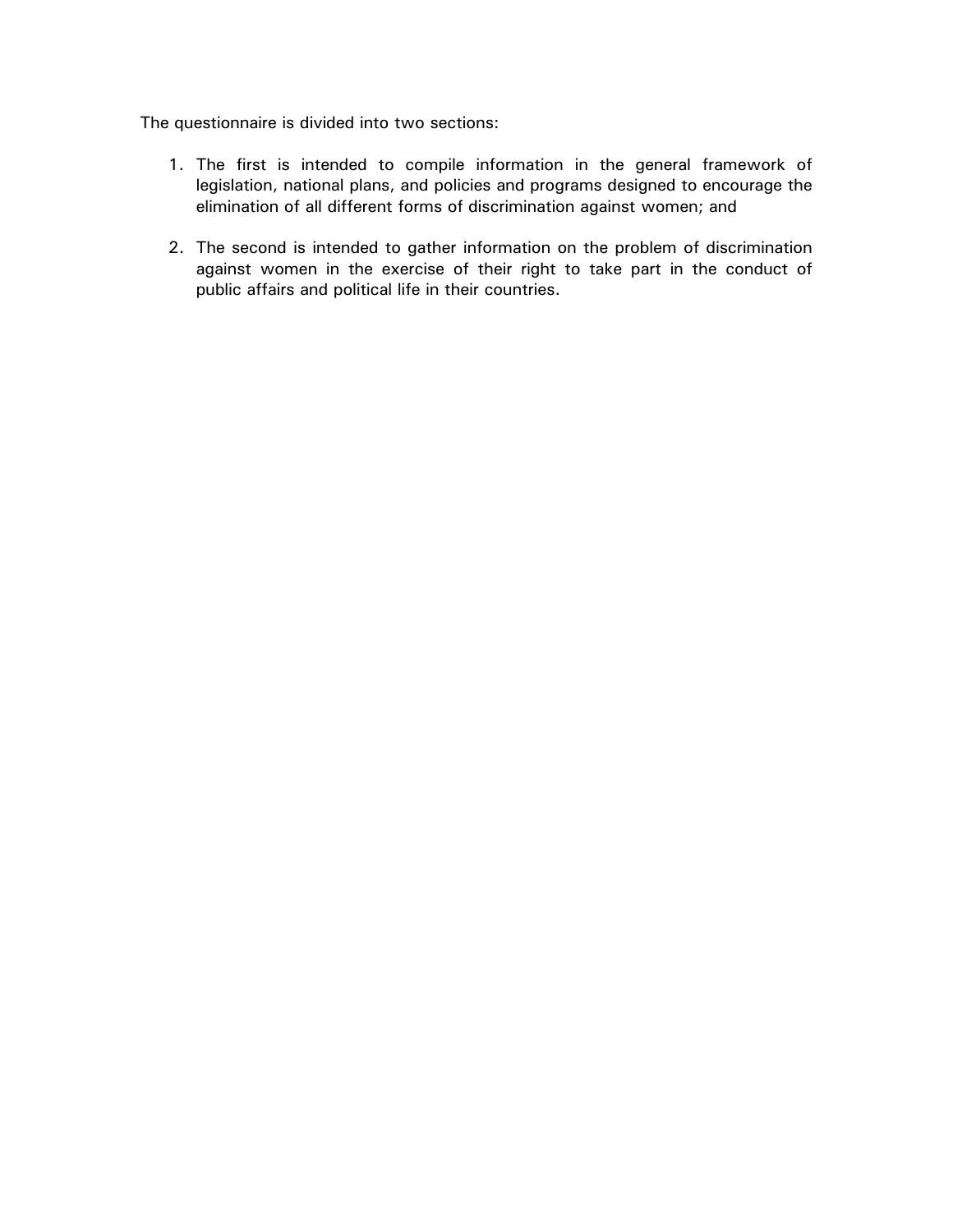### **QUESTIONNAIRE**

# **I. LEGAL AND POLITICAL FRAMEWORK TO PROTECT WOMEN AGAINST DISCRIMINATION AND GUARANTEE THEIR RIGHT TO EQUALITY**

1. Provide detailed information on the legal framework in force at the national and/or local level to prevent and punish discrimination against women:

a. In countries with federal systems, do similar norms exist in all states or provinces?

b. What types of monitoring mechanisms have been established to gauge progress in the implementation of these laws?

c. What types of discrimination are recognized in these laws?

- 2. Which national and/or local plans, policies, programs, or best practices has the government been implementing to prevent, punish, and/or eradicate discrimination against women in the last five years? Specify the resources allotted to these programs.
- 3. Identify and provide a detailed account of the major achievements and challenges in implementing the laws and public policies to prevent, punish, and/or eradicate discrimination against women.
- 4. Explain in detail the types of special protection the legal framework offers to combat discrimination against women belonging to ethnic minorities, such as indigenous peoples and afro-descendent communities?
- 5. Which specific government organ or organs are responsible for monitoring national and/or local policies and programs to promote the rights of women to live free from discrimination? What are their titles, operating procedures, composition, and budgets? What are their powers and obligations?
- 6. What type of cooperation exists between the justice, health, and education sectors, among others, to promote women's rights and to address the various forms of discrimination against women?
- 7. How many reports of discrimination-related violations of women's human rights have been received in the last five years?
	- a. How many of these cases are in the preliminary investigation phase?
	- b. Which legal avenues are available to victims to report and obtain a remedy for acts of discrimination?
	- c. How does the state facilitate access to justice for women at risk of acts of discrimination and violence, for example, girls and women belonging to marginalized ethnic or racial groups, women in disadvantaged socioeconomic situations, or rural women, among others?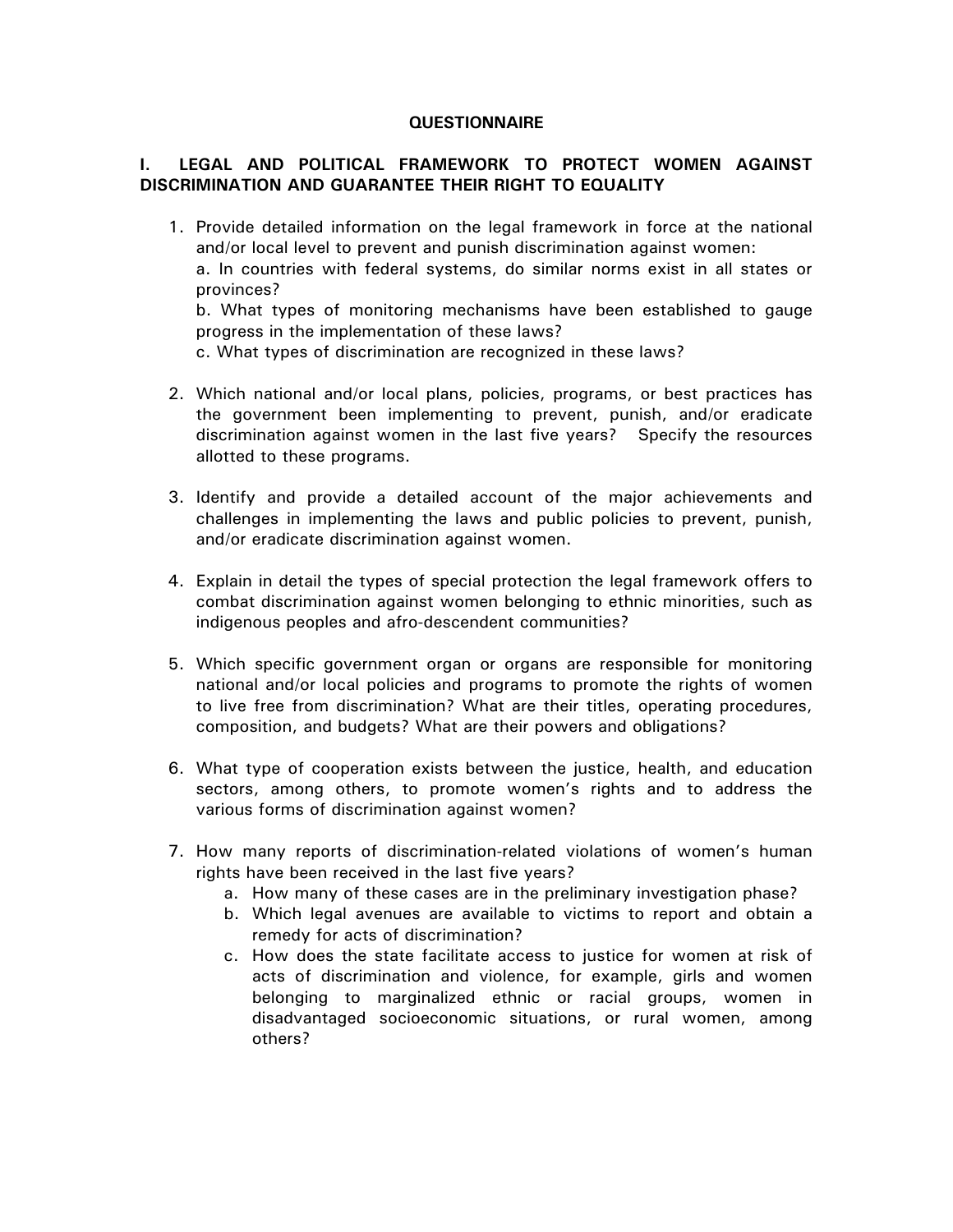# **II. DISCRIMINATION AGAINST WOMEN AND THEIR RIGHT TO PARTICIPATE IN THE CONDUCT OF PUBLIC AFFAIRS AND POLITICAL LIFE IN THEIR COUNTRIES**

- 1. What is the minimum voting age for women and for men?
	- a. Which are the requirements for voting in national and local elections?
	- b. Which are the main obstacles that impede women from exercising their right to vote?
	- c. What is the percentage of women and of men who voted in the last five presidential elections?
- 2. What types of progress have been made in the last five years in the adoption of legislative reform and specific policies (for example, affirmative action or temporary measures) to foster women's inclusion in government? What are the greatest achievements and challenges in implementing the reformed laws and the public policies?
- 3. Describe special affirmative action measures taken to promote women's entry into the political sphere. What is the budget for execution of these programs? If any quota laws are in force, describe how they are implemented and, in particular, explain:
	- a. How have they have functioned in practice? What were the greatest achievements and challenges in implementing quota law in the last two elections?
	- b. Which monitoring measures have been adopted to oversee compliance with the quota laws? Which types of sanctions are imposed for noncompliance with the quota laws?
	- c. Which types of quota law training programs for political and social groups have been implemented?
- 4. Which obstacles have been identified that still restrict women's opportunities to participate in and hold government posts at the national and/or local levels?
- 5. Do the political parties have any mechanism and/or incentive to foster and/or guarantee the political participation of women? If yes, what do these measures and/or incentives consist of?
- 6. Of the total number of candidates in the last two national and municipal elections, how many were women? Of the total number of persons elected, how many were women?
- 7. Describe in detail the specific laws, policies, and/or measures in force to promote the inclusion of indigenous women and women of African descent as candidates for elected office.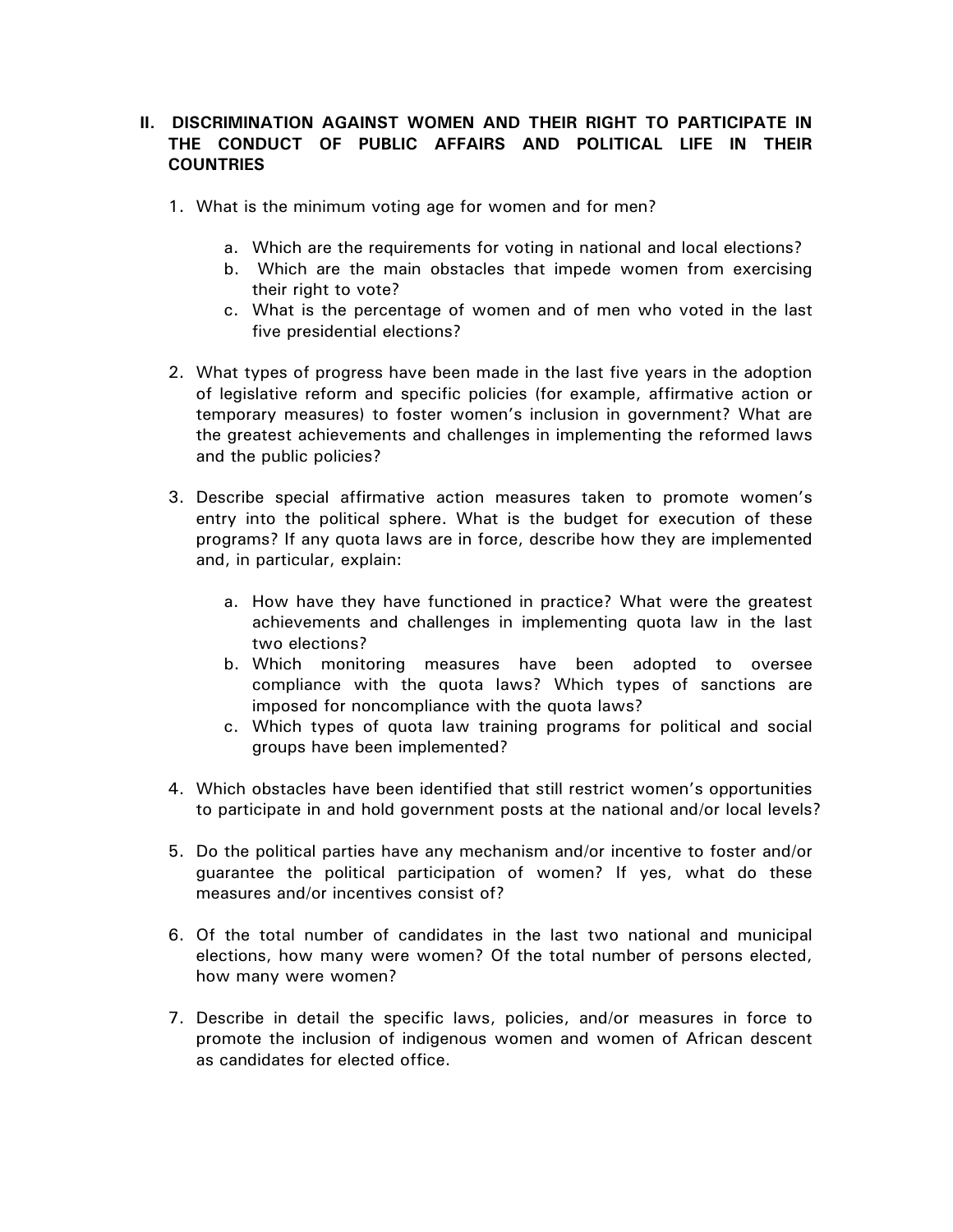- 8. Indicate whether the State has a centralized system to gather statistical information on women's participation in political and public positions at a national and/or local level.
- 9. Identify the number of women and men that have occupied the following public positions en the last two election periods:
	- a. President of the Republic
	- b. Vice-President of the Republic
	- c. Ministers
	- d. Governors
	- e. Senators
	- f. Representatives
	- g. Aldermen
	- h. Councilors

10. How many women are in positions of leadership in Parliament in relation to men? How has said participation changed in the last five years?

11. Describe what the process is for the selection for and admission of women and men to the judicial branch (in the first, second and third judicial instance and in specialized tribunals). In your reply, give details on the requirements for women and for men and indicate:

- a. Of the total number of candidates for judgeships, how many are women?
- b. Of the total number of candidates selected, how many are women?
- c. Of the total number of judges of the first, second, and third instance and specialized courts, how many are women?
- d. What are the main obstacles to women achieving high positions in the judicial sector?

12.What types of mechanisms are in place to ensure that women are appointed to positions in regional and international organizations?

13.With regard to citizen participation, describe opportunities enabling the state and civil society organizations to communicate and cooperate with one another to foster women's participation in the political life of their countries.

## **BACKGROUND**

The IACHR and its Rapporteurship on Women place special emphasis on the human rights of women and gender equity and equality. Since the Rapporteur's establishment in 1994, it has played a vital role in the Commission's work to protect women's rights through the publication of thematic studies, assistance in the development of new jurisprudence in this area within the individual case system, and support to the investigation of broad issues that affect women's rights in specific countries of the region, through on-site visits and country reports.